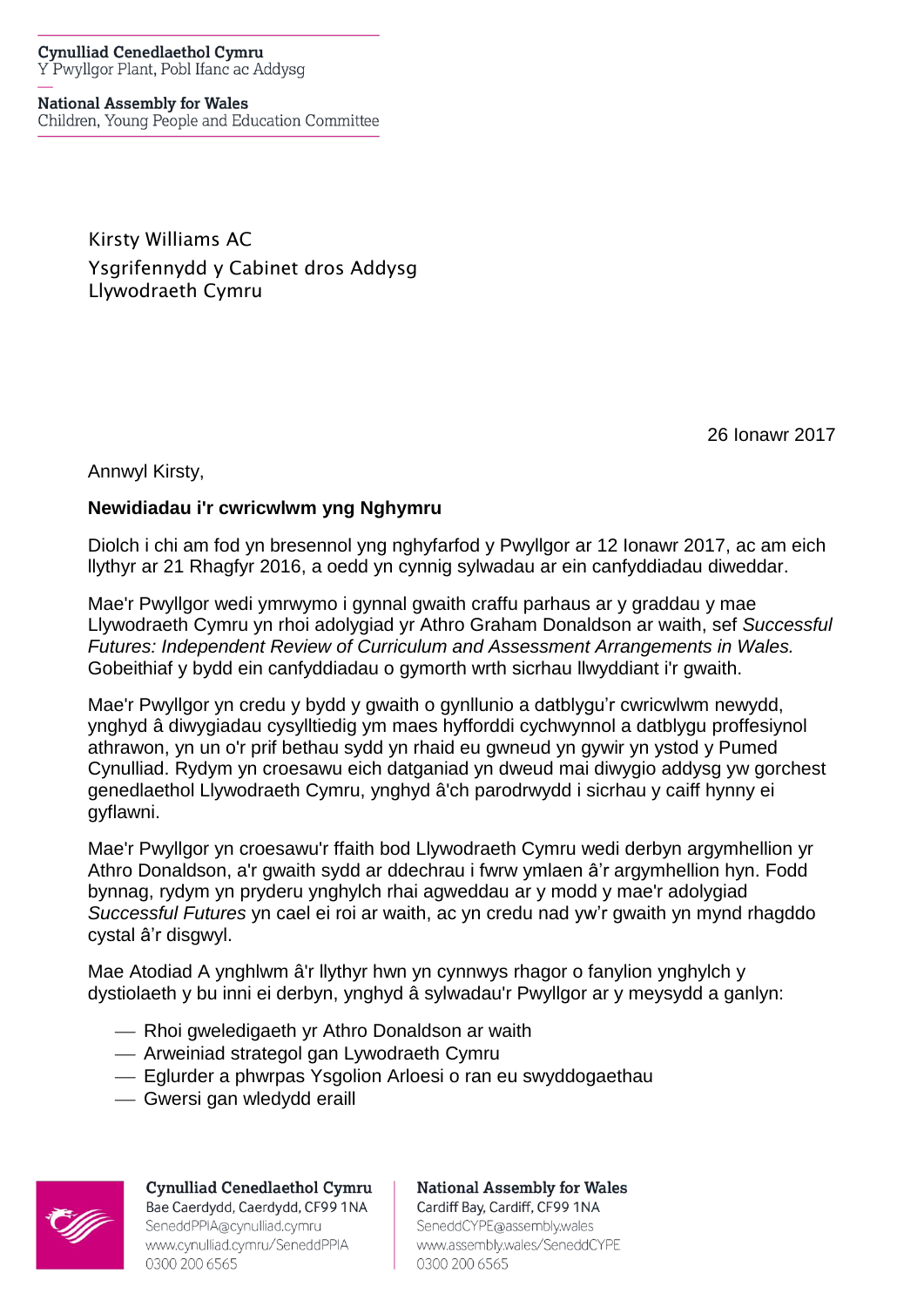- Cydweithrediad rhwng dyluniad y cwricwlwm a datblygiad proffesiynol a hyfforddiant cychwynnol i athrawon.
- Perthynas ag atebolrwydd ac asesiad
- Amserlen ar gyfer gweithredu
- Cynllunio wrth gefn
- Cynnwys y Cwricwlwm
- Trefniadau trosiannol a deddfwriaethol

Mae'r Pwyllgor yn croesawu'r dull arloesol y mae Llywodraeth Cymru yn ei ddefnyddio i roi'r argymhellion ar waith, gan danlinellu pwysigrwydd cynnwys gweithwyr yn y maes, ond mae angen cefnogi hyn drwy sicrhau bod Llywodraeth Cymru yn creu ymdeimlad cryf o arweiniad a chyfeiriad strategol. Rydym yn cytuno mai dyma'r dull cywir i'w ddilyn, ac ei fod yn nodwedd o ddyluniadau cwricwlwm llwyddiannus mewn mannau eraill.

Rydych wedi cydnabod bod y modd cydlynol y mae'r Llywodraeth wedi dewis dylunio'r cwricwlwm newydd yn ei wneud yn gymhlethach ac yn fwy heriol, ac ei fod yn ychwanegu at rai o'r materion ansicr a gododd. Credwn y dylai Llywodraeth Cymru gynnal rhywfaint o waith cynllunio wrth gefn rhag ofn nad yw ei strategaeth ar gyfer datblygu'r cwricwlwm newydd trwy rwydwaith o ysgolion arloesi yn mynd rhagddi mor rhwydd â'r disgwyl, nac yn cynhyrchu canlyniadau cadarn fel y disgwyl.

Mae'r Pwyllgor yn ystyried y weledigaeth gymeradwy sy'n deillio o adroddiad yr Athro Donaldson yn gysyniadol iawn. Er bod llawer o gefnogaeth iddo, mae hefyd yn amlwg bod anawsterau a heriau ynghlwm wrth roi'r weledigaeth honno ar waith yn ymarferol. Roedd adroddiad yr Athro Donaldson yn cynrychioli cam cadarnhaol a blaengar ymlaen o ran addysg yng Nghymru. Fodd bynnag, mae'r Pwyllgor yn credu mai'r talcen caled fydd rhoi hyn ar waith maes o law.

Mae'r llythyr hwn yn cau pen y mwdwl ar y cam penodol hwn o waith craffu parhaus y Pwyllgor ar y graddau y caiff Adroddiad Donaldson ei roi ar waith. Byddwn yn ailedrych yn gyson ar y maes hwn yn ystod y misoedd a'r blynyddoedd i ddod, gan gadw llygad craff ar gynnydd, yn arbennig o ran cerrig milltir allweddol yn yr amserlen weithredu.

Edrychaf ymlaen yn arw ichi ystyried ein sylwadau.

Yn gywir

 $N$ 

**Lynne Neagle AC** Cadeirydd

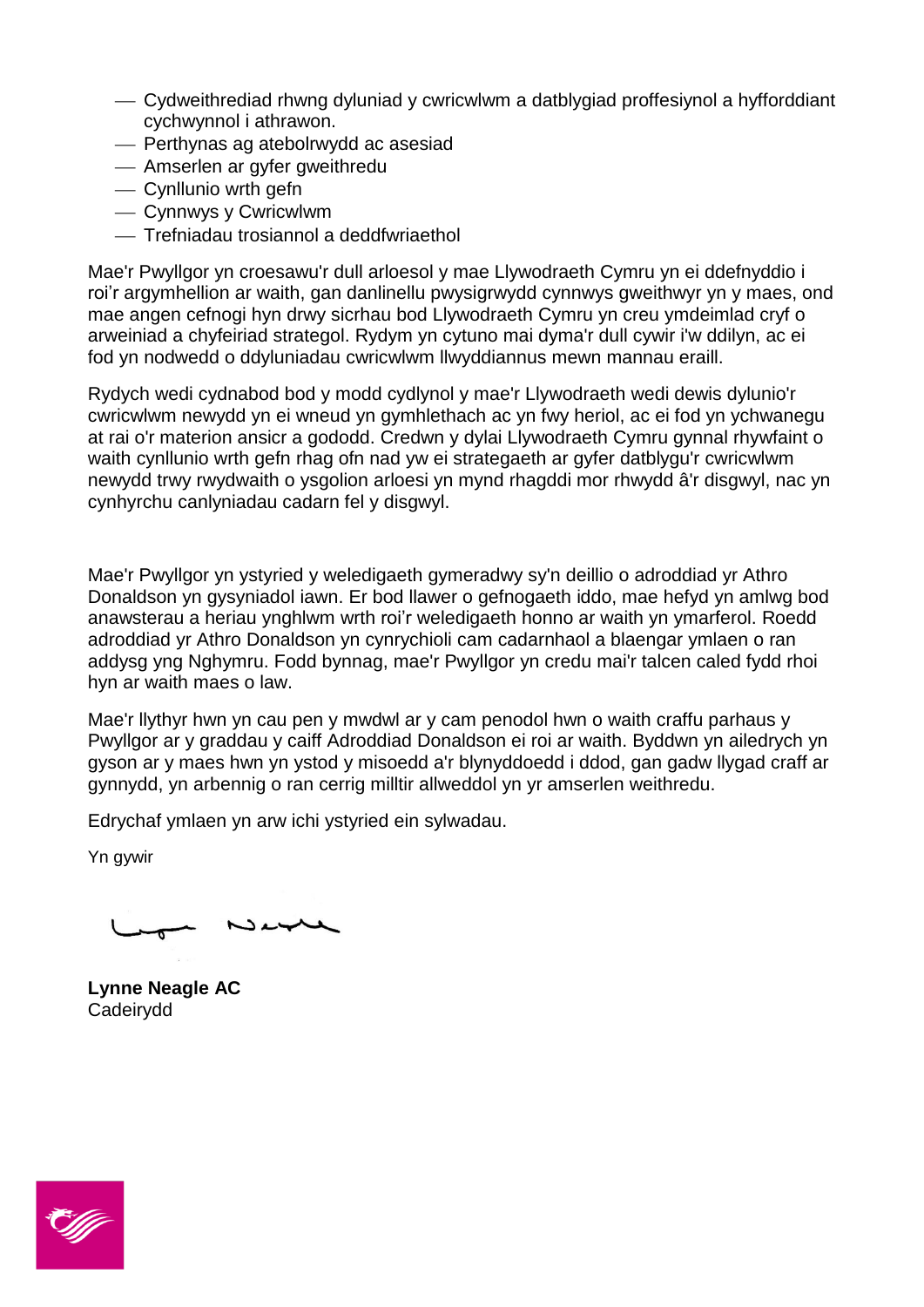# **Annex A**

# **Implementing Professor Donaldson's vision**

**1.** Evidence suggests that, whilst the vision set out in *Successful Futures* is widely supported, there are difficulties and challenges in translating that reality into tangible implementation.

**2.** The National Association of Head Teachers (NAHT) told the Committee:

There is a sense that the high level vision, as expressed in Successful Futures, remains a useful yardstick for any new approaches but that there is now a need for greater clarity as to what the new curriculum and assessment system will actually look like to individual school leaders, teachers and the wider workforce. (…)

The current plans are exciting and ambitious but the profession and wider stakeholders require an overall blueprint with greater coherence to see how each element – curriculum, assessment and accountability – fits together and encourages the right, constructive ways of working.

**3.** The National Union of Teachers (NUT) commented 'as is the case for many in the education sector we are still awaiting the devil in the detail'. The NUT also included in its submission to the Committee anecdotal feedback from one of its members saying:

> Overall I feel that there is a lack of direction and vision in terms of translating the fantastic vision of the Donaldson review into something tangible and that schools are going to be able to take on board.

**4.** The Committee notes that the Welsh Government published its plan for taking forward the Donaldson recommendations, *Curriculum for Wales – a curriculum for life*, in September 2015 and a further *Plan for curriculum and assessment design and development* in June 2016. The Cabinet Secretary for Education referred to a 'new phase of engagement' as Strand 2 progresses and the curriculum and assessment arrangements are beginning to take shape.

The Committee believes this new phase of engagement will be crucial and that the Welsh Government should do more to provide a clearer picture of how things are developing since Professor Donaldson's report was published. The regional consortia and local authorities, as the 'middle tier' which the Cabinet Secretary referred to in Committee, could have a role in communicating this.

### **Strategic leadership from the Welsh Government**

**5.** Evidence received from stakeholders, particularly from the teaching unions and Pioneer Schools suggested that a stronger strategic lead is needed from the Welsh Government to implement the Donaldson Review.

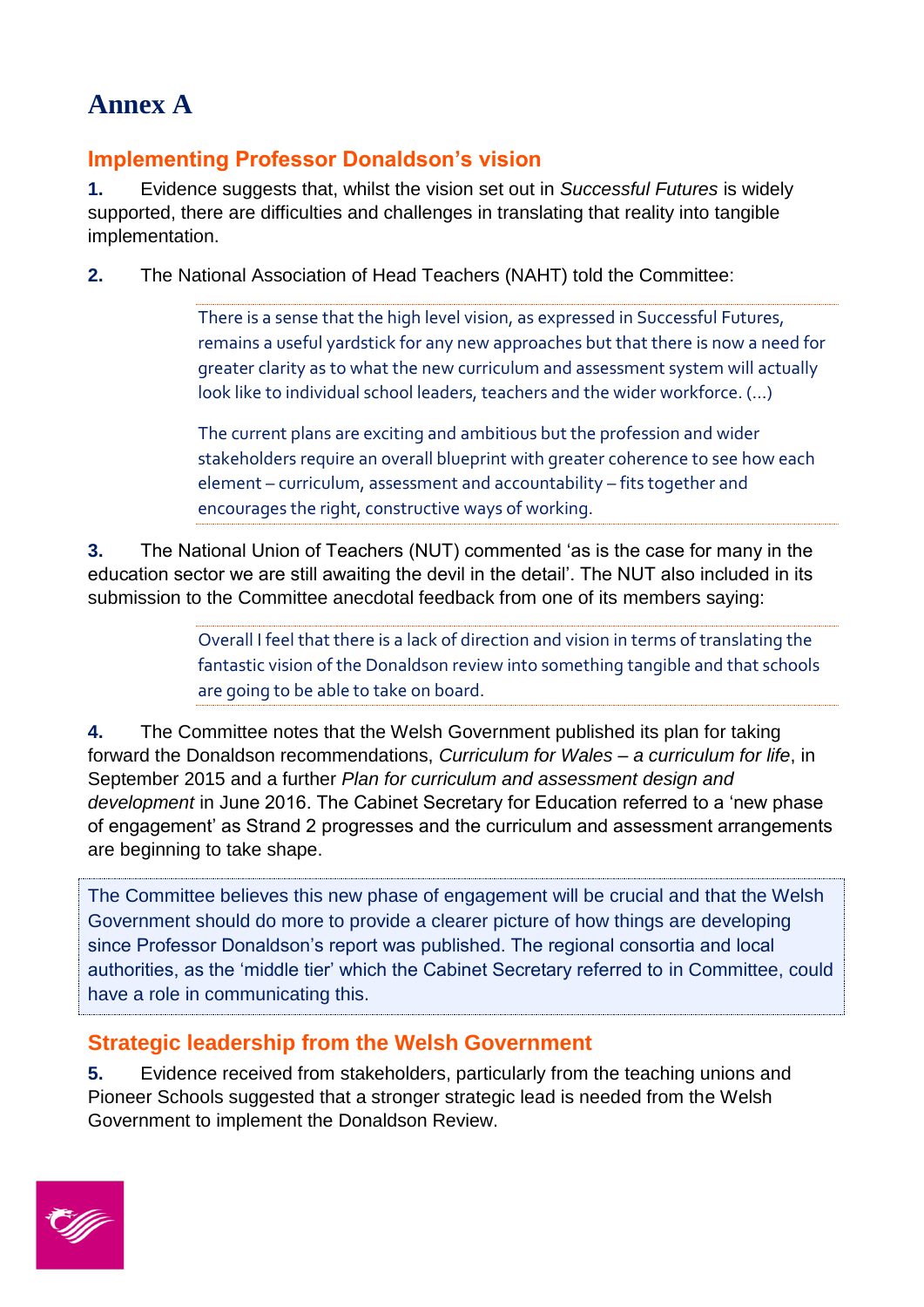**6.** The head teacher unions believe the various workstreams 'now need to come together as a clear strategy, with a clear timeline and milestones, particularly around the role of assessment'. They added:

> There is a moment here that we do need to take stock, really, of what is going on across the different regions, what the different schools in the pioneer network have been tasked to do. We need some type of pulling together now and some overview.

**7.** On the other hand, the South East Wales regional consortium told the Committee that the Welsh Government has given them sufficient guidance, providing the legislative and policy framework and listening to the consortia's views about how to deal with any 'hindrances and blocks' that arise.

**8.** However, this guidance does not appear to have reached all of the Pioneer Schools, as one of the professional development pioneers, Ysgol y Strade in Llanelli, told the Committee:

> We still have a lot of ideas throughout the entire pioneer network that somehow need to be brought to fruition—that need to be brought to one idea that we can give out. It's fine to get teachers to create this and build it from the ground up, but, sooner or later, we need one clear goal—we need one document to say, 'This is the model'. At the moment, we don't have anything near that.

**9.** Estyn commented in its written evidence:

It is a challenge to balance the need for quick improvements with giving enough time for considered change. For example, an initial period of reflection on the implication of the Donaldson report was necessary, so that pioneer schools developed a common understanding of the issues. After a year of thinking time, it is time to increase the pace of progress. A clear action plan for the future, particularly for developing the new ALoEs, is now needed. [my emphasis]

The Committee noted that 'over the coming months' the Cabinet Secretary will be 'reaffirming and re-emphasising, with all of [the Welsh Government's] key delivery partners, [their] collective leadership role in delivering the vision' provided by *Successful Futures.* The Committee believes this will be timely and recommends the Cabinet Secretary considers whether a clearer strategic steer and direction is needed from the Welsh Government, perhaps in conjunction with regional consortia.

### **Clarity and purpose of Pioneer Schools' roles**

**10.** The Pioneer School model for curriculum design has generally been welcomed as innovative and empowering. The Committee agrees that designing the curriculum in partnership with the profession is the right approach. However, evidence indicates, particularly in the early stages, there appears to have been insufficient clarity of purpose and outcomes in the work of the Pioneer Schools and what is expected from them. In oral

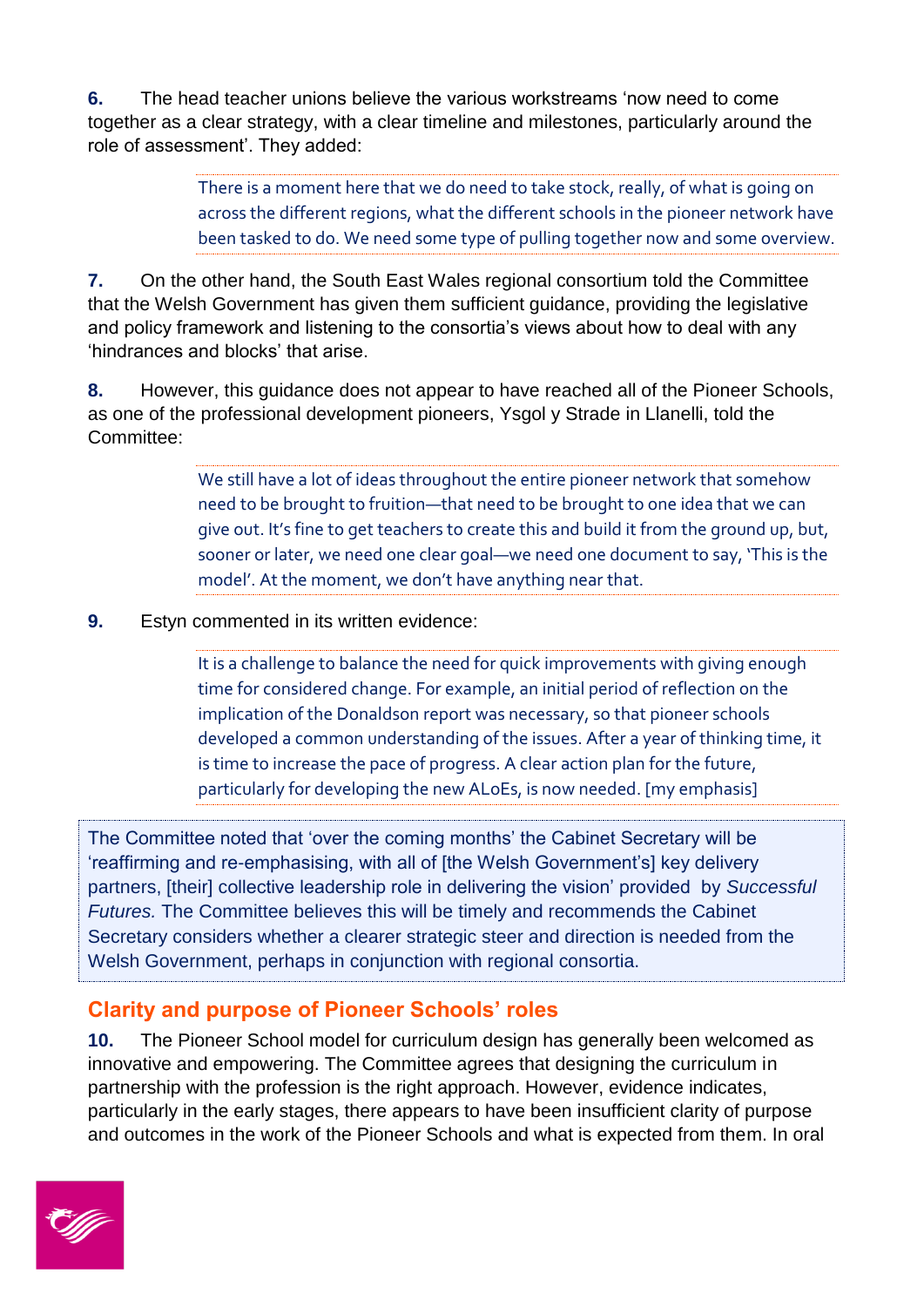evidence, one of the Pioneer Schools, Ysgol y Strade, used the analogy of lesson planning:

> '… we're still not being told exactly what our role is, because, of course, in this process it's supposed to be like that. However, sometimes, I think that schools would prefer to know exactly what a clear role would be, what is the start point, what is the end point. I mean, if I observed a good lesson, I'd expect the children at the beginning of the lesson to know what they're expected to achieve by the end of it and, at the end, that they have achieved it. This hasn't been done in that way at all, and, as teachers, I think we find that mightily frustrating, that we haven't got that clear idea.'

**11.** The four regional consortia jointly reported that 'expectations for schools and regions were not always clear at the outset', which 'initially led to confusion'. In their progress update for the period September 2015 – September 2016, the consortia say 'some Pioneer Schools were initially frustrated with the lack of direction and had difficulty understanding their roles'.

**12.** There are indications that Pioneer Schools' understanding of their task at hand has improved over recent months. The consortia said they had worked together to 'define roles' and 'develop clarity nationally', meaning roles for Pioneer Schools are 'now clearer'.

**13.** The Cabinet Secretary acknowledged that 'some Pioneers have, at times, felt unsure of what has been expected of them' and that 'it has taken time to move away from a top-down approach'.

The Committee notes the Cabinet Secretary's expectation that, as the process moves into Strand 2, Pioneers should 'feel that they are clearer about what is required of them than may have been the case for Strand 1'. The Committee believes that the Welsh Government should proactively ensure that this expectation is borne out.

### **Lessons from other countries**

**14.** The Committee asked Professor Donaldson about the extent to which the new curriculum in Wales is being influenced by what happened in Scotland where he also played a leading role in introducing a new curriculum. Professor Donaldson told the Committee:

> In terms of looking at Scotland specifically, I think there are important lessons to be learnt from the way in which curriculum reform has taken place in Scotland, both positive and negative. (...)

> The big message that has come through, I think, from looking more generally, not just at Scotland, is the need to think about this with all the various components that need to come together—the pieces in the jigsaw that need to come together if

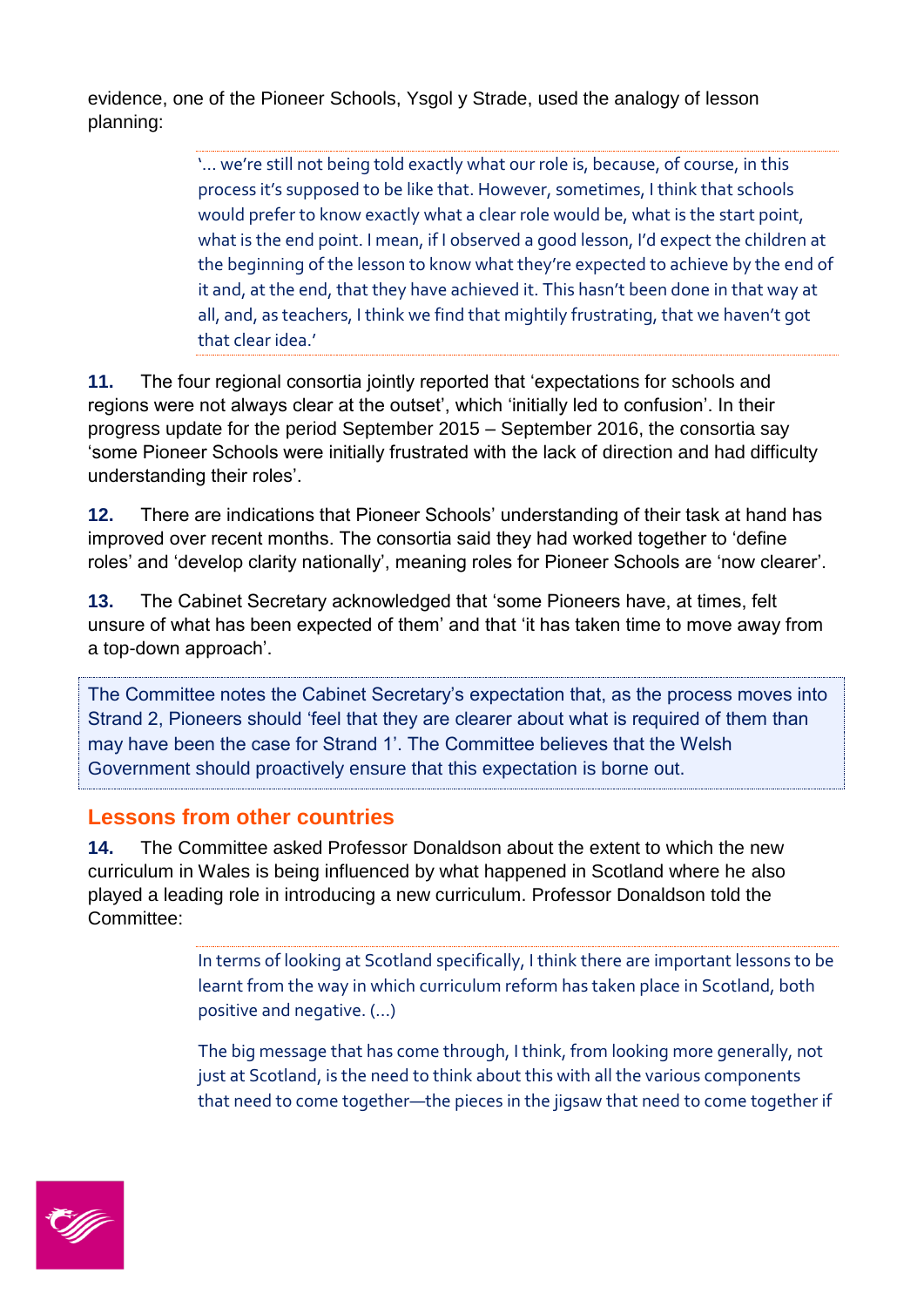we're going to create the kind of high-quality education system in Wales that we need.

**15.** The Cabinet Secretary said that there are 'some very specific differences' in the approach that is being taken in Wales and 'it is not a case of slavishly following the Scottish example'.

The Committee believes that curriculum design and development in Wales should be informed by, but not simply replicate, experiences in other countries, for example Scotland. The Committee notes the Cabinet Secretary said there are some specific differences between implementation in Wales and Scotland and that curriculum design here is part of a 'holistic reform programme'. We welcome the development of the curriculum in conjunction with the other two 'pillars' of education reform, as the Cabinet Secretary called them, initial teacher education and professional development and learning. The Committee would welcome further information from the Welsh Government on what it sees as the differences in approach between Wales and Scotland.

# **Synergy between curriculum design and teachers' professional development and initial training**

**16.** The vision of *Successful Futures* envisages that curriculum design be taken forward in conjunction with reform of teachers' professional development and initial teacher education and training. The Committee has comments to make in both of these related areas and will be considering the issues more closely in its inquiry into Teachers' Professional Learning and Education.

### **Professional development**

**17.** The Committee notes that a consistent professional learning offer for all of the education workforce is due by July 2018, in advance of the new curriculum being available in September 2018. We welcome the intention to develop them in tandem but are anxious that there remains a considerable amount of work to be done. Professor Donaldson said:

> I would expect, over the course of the next year, a lot of work to be done in terms of professional learning, but building out from the pioneer schools, because for identifying what that professional learning means, it's the pioneer schools that will help to identify where the needs are, what the needs are and how you do it.

**18.** There appears to have been some early challenges in developing in tandem the curriculum and the professional development, with a lack of clarity as to whether one should be formed first to inform the other, and vice-versa. Ysgol y Strade told the Committee:

> Our experience as a professional development school—a former new deal school is different to the digital pioneers. The digital pioneers had some very clear ideas from the start of where they needed to reach, whereas as a professional

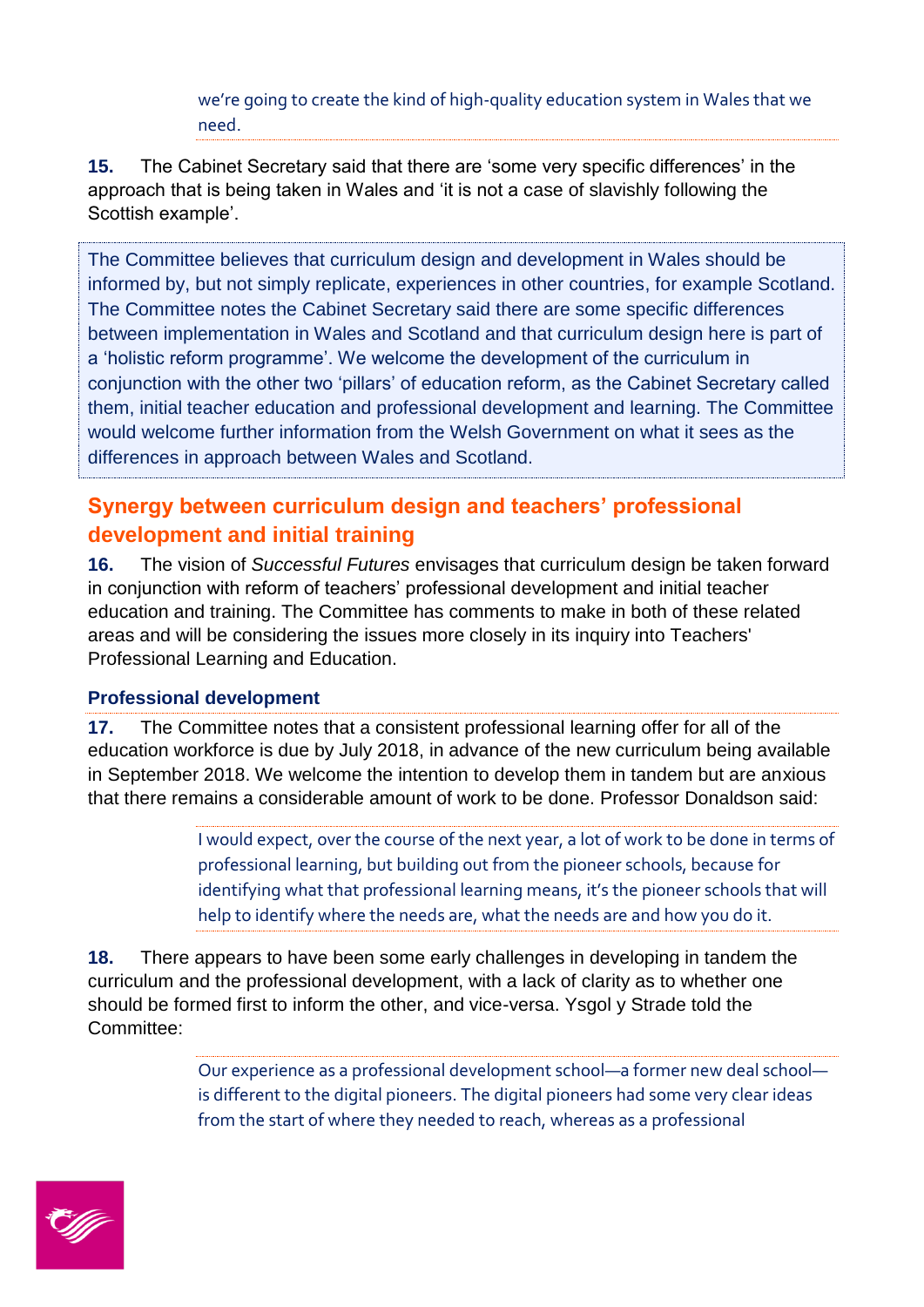development school, we were at the beginning waiting to see a framework that we could build around, because it's very difficult to train staff for something that doesn't exist.

#### **19.** This chimes with Professor Donaldson's analysis that:

But professional learning has to take place in relation to something—you know, you can't just do professional learning per se. So, I think the point at which the professional learning process goes up a gear, or goes up a number of gears, will have to work as the shape of the new curriculum becomes clear. So, I think it's in the course of 2017 that that process begins to jack up, because if you start doing a lot of professional learning in an apparent vacuum and it's not relating to—. You know, people say, 'What actually are we talking about here?' Well, you've got to know what you're talking about. Teachers naturally want to know what the new frameworks are going to look like. Professional learning really has got to be geared to the new framework that will be emerging over the course of the year.

The Committee believes the next 12 to 18 months will undoubtedly be critical to the development work on curriculum and professional learning. The Committee will wish to monitor the progress of the Pioneer Schools involved in developing the professional learning offer and also note that there will be a consultation before summer 2017 on new professional teaching standards. Teachers must be ready to deliver the new curriculum, therefore the Welsh Government must ensure curriculum design and professional development are successfully developed in tandem.

#### **Initial Teacher Education and Training**

**20.** The Committee welcomes the fact that Professor John Furlong is a member of the Independent Advisory Group, which should benefit the development of the curriculum in terms of links with the training of new teachers. Professor Donaldson, who chairs the Group, emphasised the importance of Professor Furlong's involvement and the Committee agrees.

**21.** The Welsh Government has consulted on draft criteria for the accreditation of initial teacher education (ITE) programmes in Wales, and proposals for giving the role of accrediting initial teacher education courses to the Education Workforce Council. However, there is a potential time differential between the curriculum first becoming available in September 2018 and the new courses being initially adopted in September 2019, meaning the first tranche of new teachers trained to deliver the new curriculum will not be qualified after then.

**22.** The Committee notes that the Welsh Government is working with institutions providing ITE to get current trainees 'up to speed for what we anticipate the new curriculum will be like'.

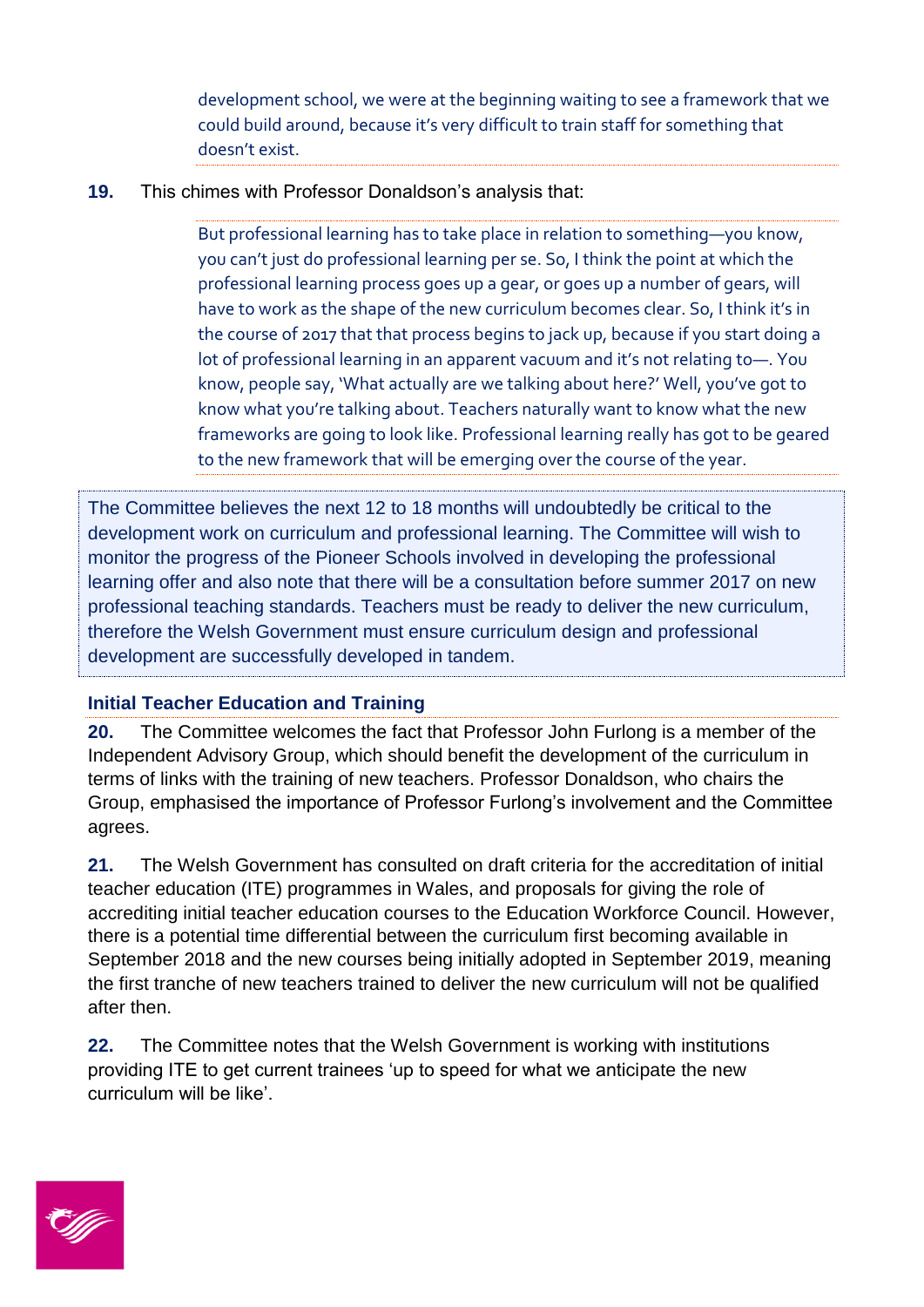The Committee notes that Professor Furlong's review of Initial Teacher Training found that the current arrangements are not sufficient to prepare teachers to deliver the new curriculum envisioned by *Successful Futures*. We welcome the Welsh Government's action to reform the initial education and training programmes and believe this should be strongly informed by the process of curriculum design as work on both of these agenda progress further.

#### **Relationship with assessment and accountability**

#### **Assessment**

**23.** The Committee heard contrasting views on the relationship between designing the curriculum and setting the assessment framework. The head teacher and school leader unions strongly believed that the assessment framework needed to be established first in order to have a clear idea of what curriculum is needed to adequately prepare learners. The NAHT believe that, at present, these are not 'constructively aligned'.

> '… there's very much an assessment conundrum, in that, until we clarify the actual purpose and the role of assessment—and colleagues here alluded to key stage 4 and key stage 5—. So, we need to be very clear on what the assessment is going to be. What assessment model are we looking at? (…)

Unless we get those clear messages, we are—to use the word—going to stumble along.'

**24.** The regional consortia did not share this analysis. Dr Kevin Palmer from EAS (South East Wales) told the Committee:

> 'It's not, in my view, a correct assessment, because a purposes-driven curriculum starts with purposes and proceeds. It doesn't start with purposes and then start again with assessment. (…)

> The danger of saying, 'We start with the purposes—please give us an assessment regime', is that you predetermine everything that happens in between.

The Committee noted that the Cabinet Secretary described the scenario as not a choice between which comes first out of 'a chicken and an egg' but 'chicken and egg at the same time because we have to develop both elements'. We do not disagree but see this as a considerable challenge. The Committee would welcome further information from the Welsh Government on how exactly it proposes to successfully manage curriculum reform with changes to assessment and accountability at the same time. This is even more important given there are different views amongst the unions and the consortia about where assessment fits in to the process. The Committee believes the Welsh Government needs to resolve any such misunderstandings or tensions, which otherwise pose a risk to successful implementation.

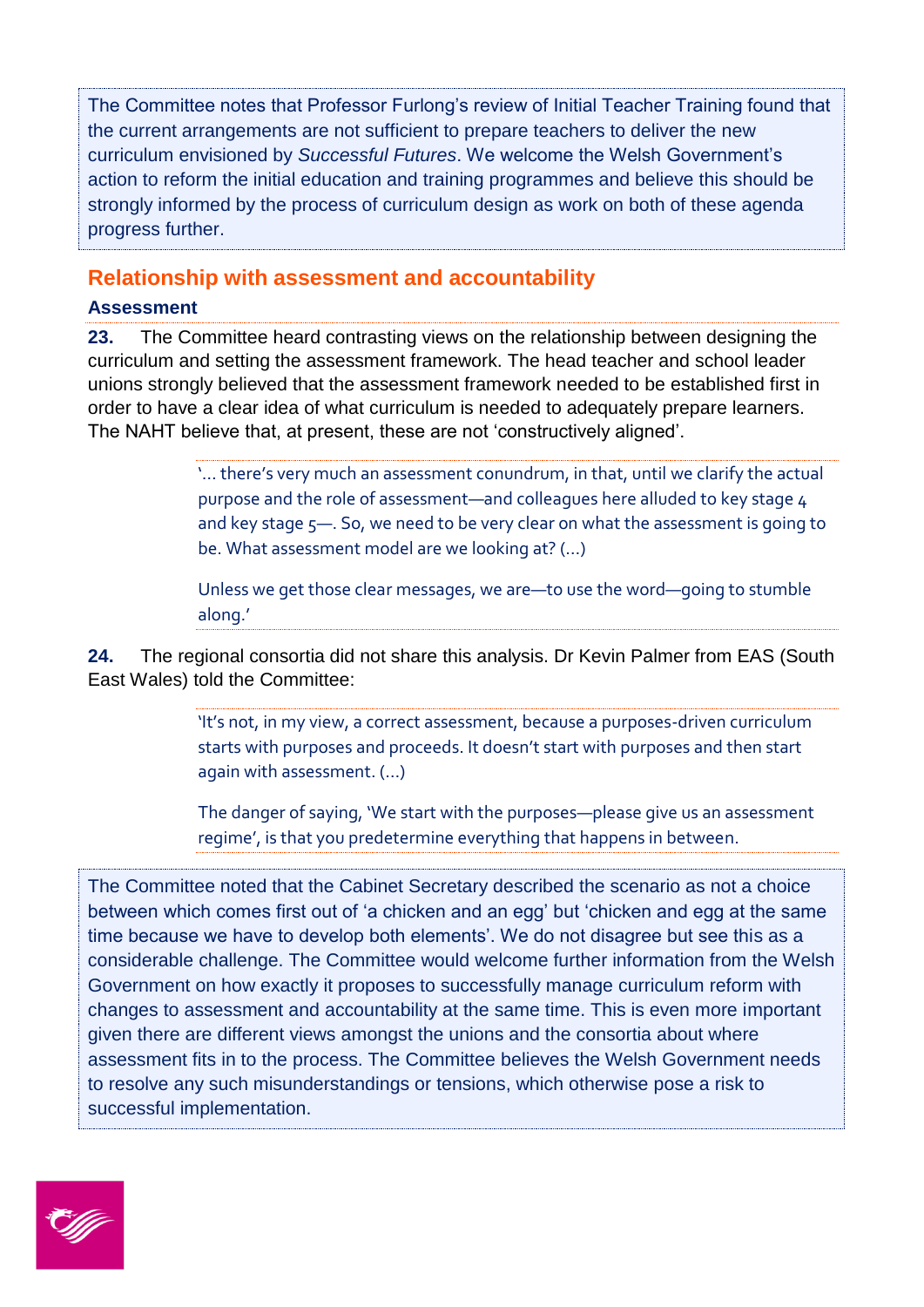#### **Accountability**

25. The evidence submitted to the Committee suggests there is still some way to go to realise the philosophical and practical shift recommended by Professor Donaldson away from using assessment for school accountability purposes and towards using it to inform teaching and learning. The NAHT said:

> There is a sense that the current ways of holding schools to account, because of the way in which they use outcome-only assessment measures, are counterproductive, if you like. They would potentially present an obstacle to drifting towards the way in which we think we should be working. If you look at the recommendations specifically about assessment and its core purpose being a formative one … that's not reflected in the way that schools are currently being measured.

**26.** Ysgol y Strade, a Pioneer School, indicated that the pressures of the current accountability framework can inhibit the capacity of schools to get on and innovate, even fulfil their role as a Pioneer:

> The performance management within the school asks them to reach targets at GCSE, to reach targets at key stage 3 and to ensure that pupils show progress. I find it very difficult sometimes to have those conversations with teachers about the pioneer network because, actually, at the moment it's nothing to do with what they're doing in the classroom with the children.

The Cabinet Secretary said the Welsh Government is considering how to change accountability measures to minimise unintended consequences, such as inhibiting innovation. The Committee recognises that there is little value in hastily changing accountability measures now only to then change them again for the new curriculum. However, we believe the Welsh Government needs to strike an appropriate balance between adjusting accountability measures now so that Pioneer Schools feel free to get on and do their work, and working on more long-term one-off lasting reforms that dovetail with the new curriculum.

### **Schedule for implementation**

**27.** The Committee was concerned to hear that there has been some slippage in the schedule for designing the six Areas of Learning and Experience (AoLE) that will form the basis of the new curriculum. The *Plan for curriculum and assessment design and development* (June 2016) anticipated that Strand 2, which is the high-level design of the AoLE, would start in September 2016. However, the Committee learnt from the Cabinet Secretary's evidence that the working groups to undertake this are only being established now and were due to have their first meetings on 17 and 18 January 2017.

**28.** The Committee notes that the Cabinet Secretary is still confident the existing timescale of completing Strand 2 by June 2017 will still be met. Strand 3, which is the

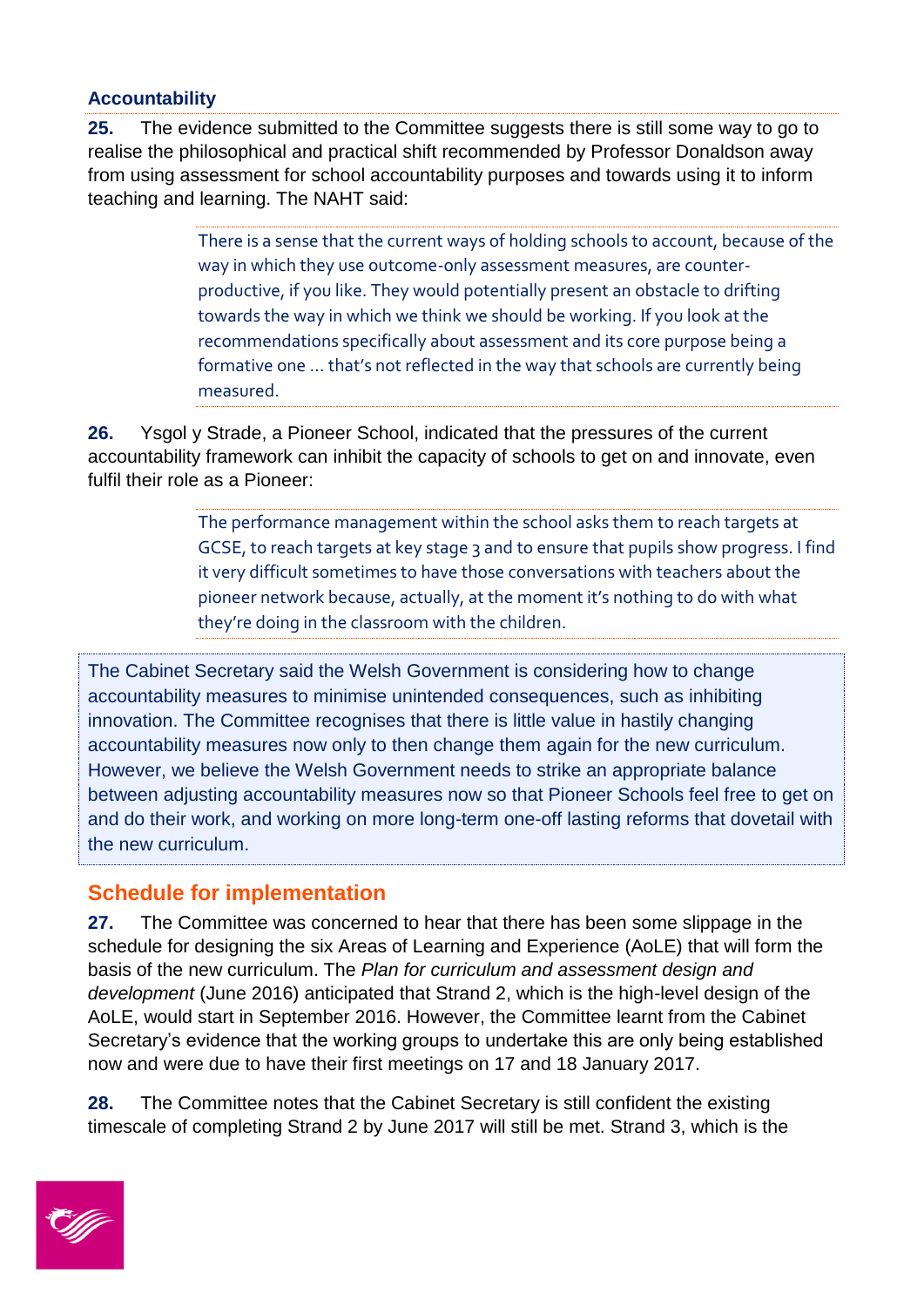more detailed decisions on content of the AoLE is due to take place between March and December 2017. However, there is an obvious risk of a knock-on effect on the viability of the timescale of Strand 3 from the late start of Strand 2.

**29.** Professor Donaldson told the Committee the process is at a 'critical period' and 'it is very important that the pace increases' in 2017. On the other hand, we heard calls for 'pragmatism' from the head teacher unions who felt there is a need to 'take stock' and the emphasis should be on 'getting it done right, not just about getting it done'.

**30.** The NAHT suggested 'it is better to maybe delay it slightly and make sure we are properly prepared and able to deliver [the new curriculum]'. In this context, the Committee recognises the very clear merits or phasing in introduction of the curriculum between making it available for schools to start using it during a three-year period before making it a statutory requirement; no 'cliff-edge' implementation as Professor Donaldson put it.

The Committee notes the Welsh Government plans to share initial thinking on the proposed structure of each AoLE during Autumn 2017 and will wish to return to the specific issue of whether implementation is on schedule later this year.

## **Contingency planning**

**31.** The Committee welcomes the innovative approach the Welsh Government is taking to giving the profession itself a leading role in designing the new curriculum. However, such an approach carries some risks and the Cabinet Secretary acknowledged it makes the programme 'more complex and challenging' and 'adds to some of the uncertainties'.

**32.** The Cabinet Secretary told the Committee:

Part of the problem is convincing people that we are serious about the joint way of working. I think there are some people out there that still think, at some stage, we're simply going to say to them, 'There you go, that's what you're going to do', and trying to convince them that is not how it is going to work is still taking some time to get through to people.

The Committee welcomes the involvement of the profession in designing the new curriculum and commends the innovative nature of the Pioneer Schools Network. We very much hope it is successful, although we are concerned about the consequences should this model fail to deliver the desired output: the availability of a new, clearly structured, modern fit for purpose curriculum by September 2018. The Committee believes the Welsh Government should undertake some contingency planning and ensure there is sufficient resilience within the programme to mitigate this risk.

### **Curriculum content**

**33.** During this particular piece of scrutiny on the development of the new curriculum, the Committee has sought to focus strategically on the way implementation is being carried out, the progress so far, and prospects for meeting timescales and key milestones.

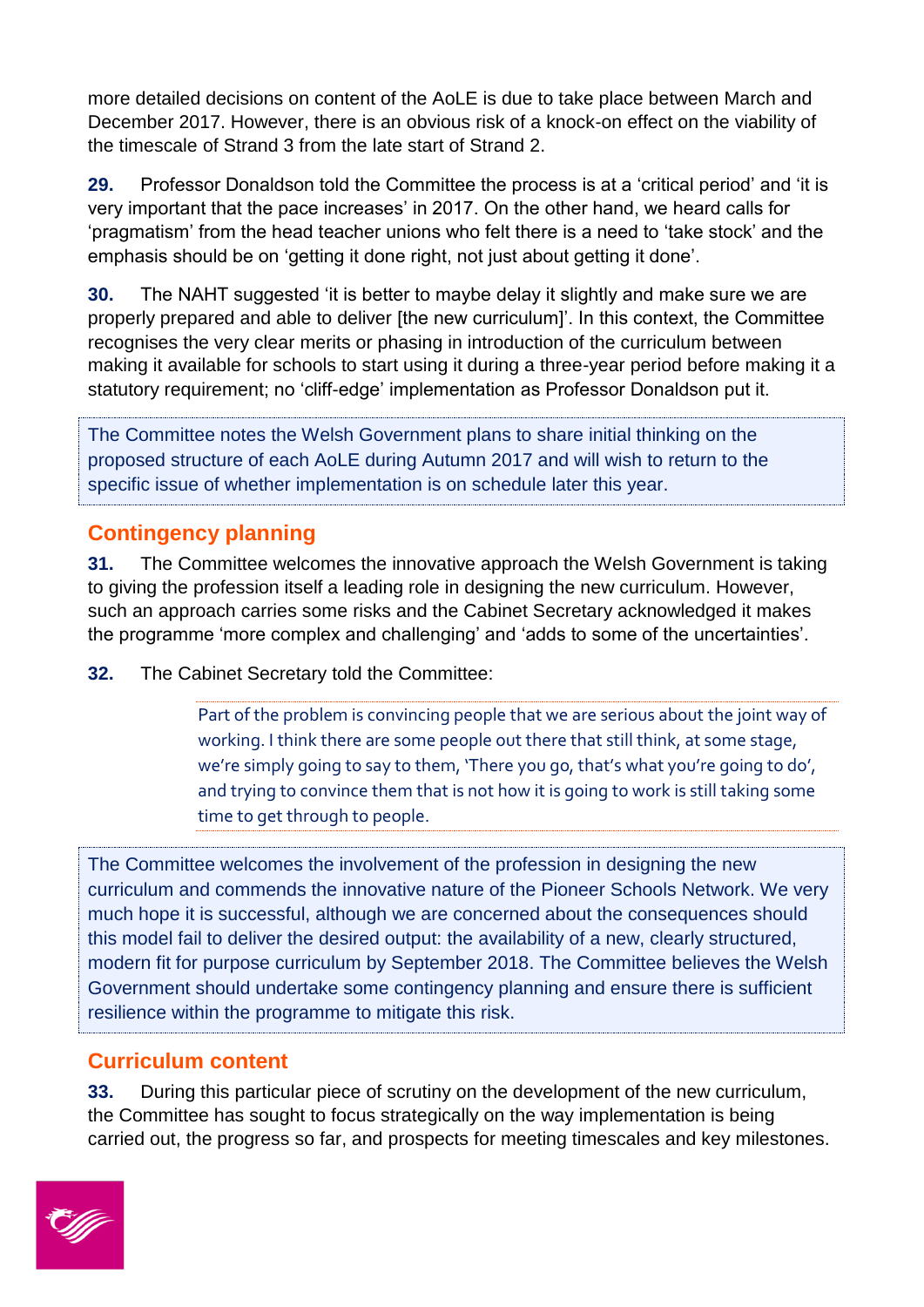We have therefore concentrated less on the various calls for specific items to be included in the new curriculum and the status they will have in the new structure. However, a general theme emerging from the Committee's consultation during summer 2016 on priorities for the Fifth Assembly was that stakeholders are concerned about the current emotional wellbeing and mental health of children and young people in Wales. Stakeholders were anxious to see sufficient coverage of topics such as sex and relationships education (or 'healthy relationships') emotional and mental health, wellbeing, and citizenship.

The Committee believes such issues would sit suitably within the Health and Wellbeing Area of Learning and Experience and urges for this to be actively considered as the design of the AoLE progress into more detailed stages. We also recognise the calls for greater teaching of Welsh history, and indeed regional and local history, and believe this should be considered in the design of the Humanities AoLE. The Committee acknowledges that there will be further opportunities for commenting on content of the AoLE as this emerges more clearly later this year.

### **Legislative and transitional arrangements**

### **Legislation**

**34.** The current national curriculum is statutory and some form of legislation will be required to repeal and replace it. Professor Donaldson told the Committee that the proportion of the new curriculum to set out in legislation is a delicate balance to consider. In *Successful Futures*, he recommended that the six Areas of Learning and Experience and the four curriculum purposes be stipulated in primary legislation. However, in Committee, he said his counsel was: 'be cautious about what you put in legislation'.

**35.** The Committee notes from the Cabinet Secretary's letter of 21 December 2016 that she is reluctant to 'speculate' on the level on statutory prescription that will be necessary (or desirable) for the new curriculum as this depends on the outcome of the Pioneer Schools' work. However, the Cabinet Secretary indicated that the Welsh Government would wish to follow the principle of subsidiarity (a presumption of decisions taken at a level closest to where they are enacted), which would mean 'legislation should be used lightly'. She said this would be a 'significant change to the level of direction and prescription' provided at present.

The Committee believes that decisions over the level of legislation used to establish the new curriculum will require careful consideration. Any primary legislation will require adequate time to be introduced, scrutinised and enacted, which all needs to be built into the timescale.

#### **Implications for young people taking qualifications during transition**

**36.** The Committee welcomes the Cabinet Secretary's assurance that Qualifications Wales and the WJEC are working to ensure that no young person will be negatively affected by being either in the last or first cohorts of pupils taking different versions of